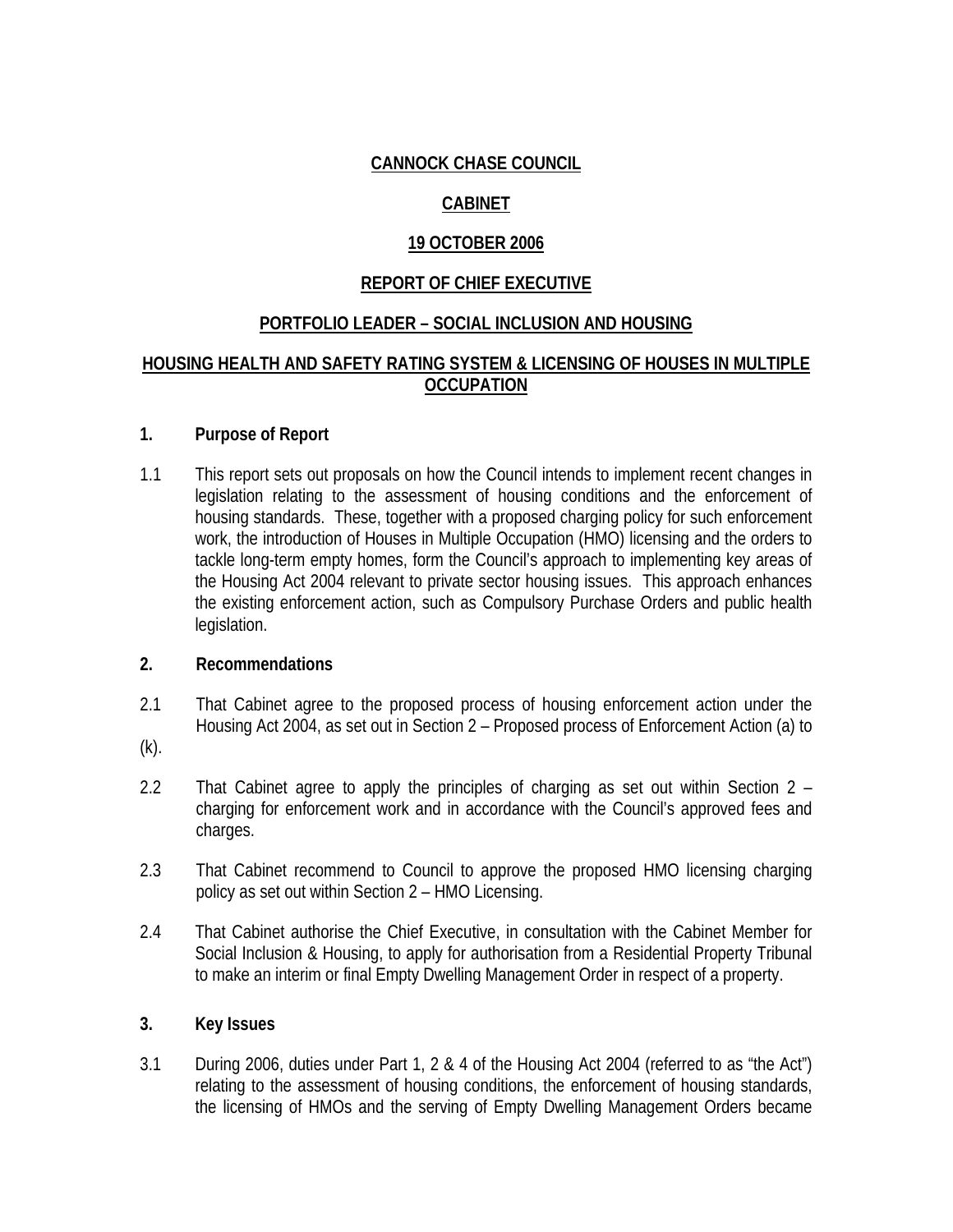law.

- 3.2 Part 1 of the Act replaces the housing fitness standard with the Housing Health and Safety Rating System (HHSRS). This is an evidence-based risk assessment process that generates objective information in order for Officers to determine housing enforcement action.
- 3.3 The Housing Act 2004 applies to all tenures and types of property within the District. Where appropriate, Officers will address issues in owner occupied and tenanted properties.
- 3.4 Enforcement action by Officers must be based on the provisions of the Act and reflect Government guidance. A certain degree of discretion is available to the Council to decide what action to take, and proposals for Cannock Chase Council are set out within this report.
- 3.5 The principles behind the proposals on housing enforcement are to tackle the most serious hazards through enforcement action and less serious hazards through an agreed course of action with owners and landlords using the powers provided by the Act.
- 3.6 It is proposed for the Council to make a reasonable charge to owners or landlords as a means of recovering expenses incurred in inspecting properties, considering what action needs to be taken and the serving the legal notices and orders.
- 3.7 Under Part 2 of the Act, all Local Authorities in England & Wales must implement a licensing scheme for HMOs with 3 or more storeys and 5 or more occupiers. This report sets out the proposals for a fee structure for the Council to make a reasonable charge to owners or landlords as a means of recovering expenses incurred in the licensing process.
- 3.8 The Empty Dwelling Management Order (EDMO) is a last resort action that should only be used when all other attempts to bring empty property back into use have failed. The Act and the associated Government guidance is clear on the processes the Council must have considered prior to applying the EDMO sanction on an owner of an empty property. The process should not be seen as an initial approach to dealing with empty properties. At the 1<sup>st</sup> April 2006, there were 506 properties within the District that had been empty for more than 6 months.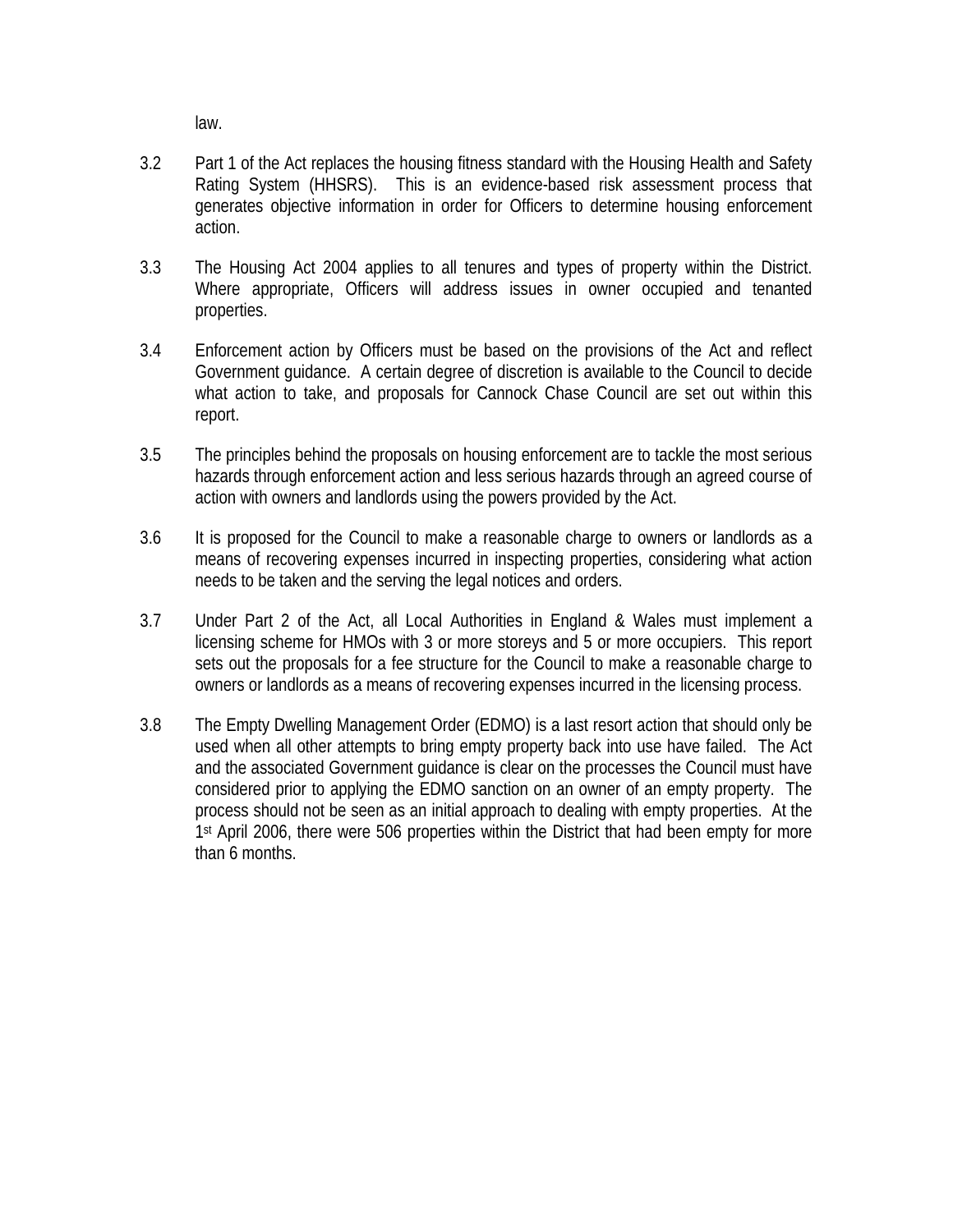# **REPORT INDEX**

| Background                                 | Section 1  |
|--------------------------------------------|------------|
| Details of Matters to be Considered        | Section 2  |
| <b>Contribution to CHASE</b>               | Section 3  |
| Section 17 (Crime Prevention) Implications | Section 4  |
| <b>Human Rights Act Implications</b>       | Section 5  |
| Data Protection Act Implications           | Section 6  |
| <b>Risk Management Implications</b>        | Section 7  |
| Legal Implications                         | Section 8  |
| <b>Financial Implications</b>              | Section 9  |
| <b>Human Resource Implications</b>         | Section 10 |
| Conclusions                                | Section 11 |
| <b>Background Papers</b>                   | Section 12 |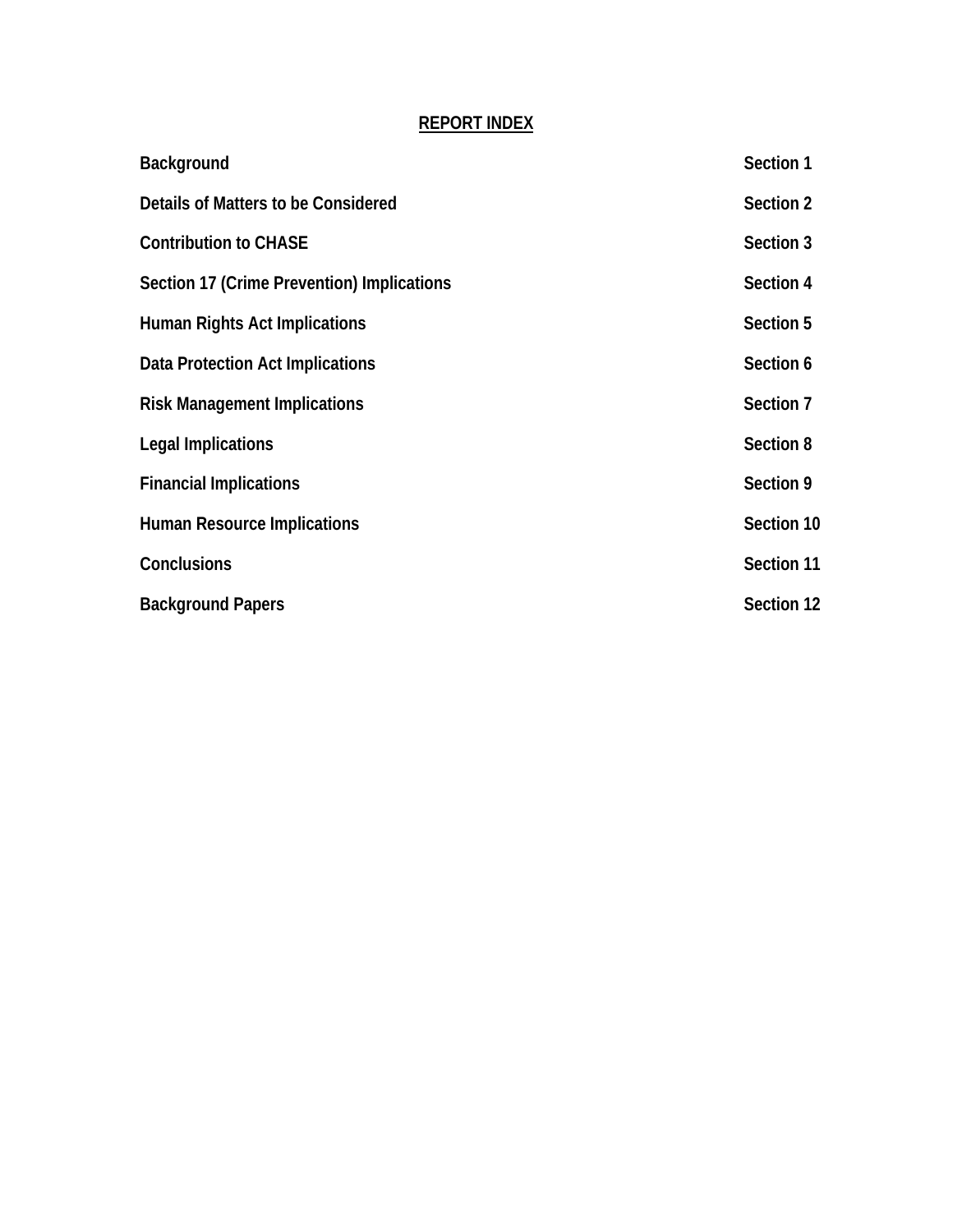#### **Background**

On the 6th April 2006, duties under Part 1 of the Housing Act 2004 (referred to as "the Act") relating to the assessment of housing conditions and the enforcement of housing standards became law. The Council now possesses revised duties to assess and take enforcement action to rectify hazards within homes that can significantly affect the health and safety of the occupants or visitors. The Act also gives the Council power to take enforcement action to rectify hazards less significant to occupants or visitors.

The Act contains new enforcement options that are available to the Council. The choice of the appropriate course of action is for each Local Authority to decide, having regard to statutory enforcement guidance published by the Department for Communities and Local Government (DCLG).

This report proposes criteria on how the Council might select an appropriate course of action to address poor housing conditions within the District.

The Act has also strengthened the law relating to HMOs, especially those properties that are regarded as high risk – HMOs which are 3 storeys or more in height, housing 5 or more occupiers. The Act requires the licensing of high risk HMOs. There have also been changes to the standards for fire precautions and amenity standards.

The Act has also introduced the concept of charging for both notice preparation and for licensing of HMOs. Section 49 of the Act enables the Council to make a reasonable charge to owners or landlords as a means of recovering expenses incurred in inspecting the property, consideration of any action to be taken and the serving the legal notices and orders. The current minimum charge for such enforcement work is £63.00, as set out within the Council's Fees & Charges Book 2006- 07. Additional charges will be reasonable, reflect the amount of work involved and be justified in writing to the owner.

Latterly, procedures to deal with the growing problem of empty properties have also been introduced by the Act, including the power for the Local Authority to bring a property back into use by means of an Empty Dwelling Management Order.

**Section 2**

#### **Details of Matters to be Considered**

## **1) New System for Assessing Housing Conditions**

Part 1 of the Act replaces the housing fitness standard, which was based on criteria first introduced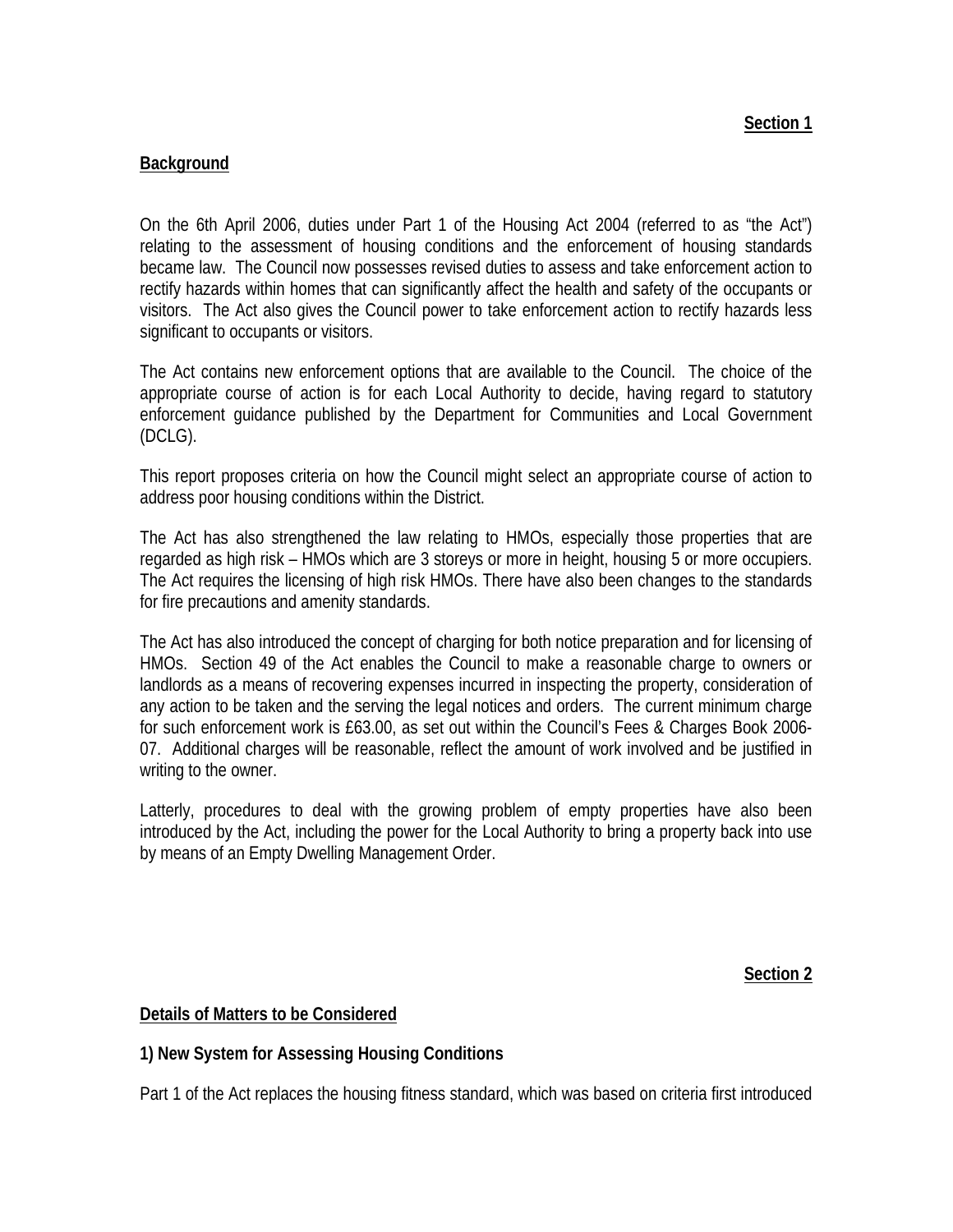70 years ago and there was wide support for modernisation. The test of fitness has been replaced with an evidence-based risk assessment process, carried out using the Housing Health and Safety Rating System (HHSRS). The purpose of HHSRS assessment is to generate objective information in order to determine and inform enforcement decisions.

HHSRS is a complex new approach to the assessment of risks to health and safety in residential premises. Council Officers have received training on the use of HHSRS, subsidised by the DCLG and provided by the Chartered Institute of Environmental Health and The University of Warwick. Since the 6th April, Officers now base enforcement decisions in respect of all residential premises on the basis of their assessments under the HHSRS.

In summary, the HHSRS assesses 29 categories of housing hazard, such as excess cold and personal hygiene. It provides a rating for each hazard present, which is expressed through a numerical score which falls within 1 of 10 bands labelled A to J. Scores in bands A-C are category 1 hazards and present the greatest risk to health of the most vulnerable people likely to occupy or visit the property being considered. For example, where a property has a serious dampness problem, the risk group are the young and elderly and the risk to them would be substantial and thus score over 1000 points, be identified as a category 1 hazard and resulting in the Council requiring works to rectify this hazard. Where the score is in bands D-J the hazard is less serious, for example where a loss skirting board or floorboard is the only issue, and they would be scored as category 2 hazards.

#### **Action Available to the Council Following Hazard Assessment**

The Act gives the Council powers to intervene where Officers consider housing conditions to be unacceptable, on the basis of the impact of hazards on the health & safety or the safety of the most vulnerable potential occupant, typically young children or elderly people. Section 239 of the Act gives new powers of access to Officers to carry out inspections.

Where Officers have identified a category 1 hazard through a HHSRS assessment of a property, the Council has a statutory duty under the Act to take appropriate action to deal with this hazard. Where a category 2 hazard exists, the Council has powers under the Act to deal with category 2 hazards.

The Act gives the Council the choice to take one of the following courses of action at a time to deal with a category 1 hazard:

- (a) Serve an Improvement Notice in accordance with section 11 of the Act;
- (b) Make a Prohibition Order in accordance with section 20 of the Act;
- (c) Serve a Hazard Awareness Notice in accordance with section 28 of the Act;
- (d) Take Emergency Remedial Action under section 40 or make an Emergency Prohibition Order under section 43 of the Act;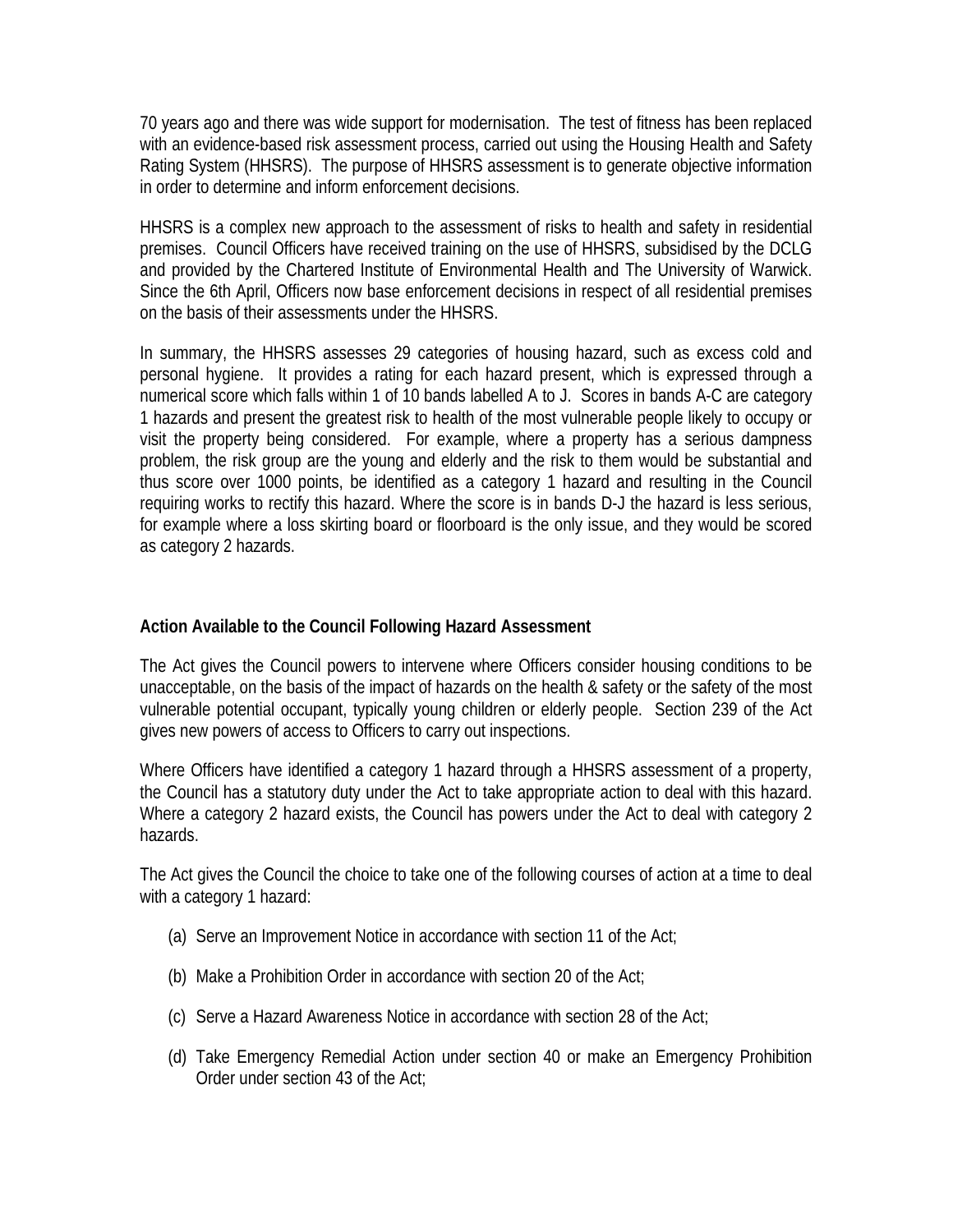- (e) Make a Demolition Order under section 265 of the Housing Act 1985 as amended;
- (f) Declare a Clearance Area by virtue of section 289 of the Housing Act 1985 as amended.

The Council have similar powers to deal with category 2 hazards, with the exception of emergency measures, Demolition Orders or declare a Clearance Area.

#### **Proposed Process of Enforcement Action**

The following process is proposed to direct Officers and inform owners of housing enforcement action to be taken under the Act on any residential property within the District.

- (a) Where Officers are made aware of or suspect any dwelling within the District contains category 1 or category 2 hazards, they will inspect the property to determine if such a hazard exists. Officers, in consultation with the Strategic Housing Manager, will use the power of entry under the Act to gain access where necessary, or seek a warrant to enter premises from a Justice of the Peace where a forced entry is required.
- (b) Officers will use HHSRS to identify hazards in dwellings and assess the likelihood of the hazard adversely affecting the health and safety of the occupants and visitors to the dwelling.
- (c) Officers will, without delay, set out their findings in a statement of reasons to the owner and occupants. Where possible, Officers will also discuss their findings in detail with the owner and occupants to ensure a mutual understanding of the findings and their health and safety implications. Officers should have regard for the principles of the Cabinet Office Enforcement Concordat.
- (d) Where a category 1 hazard exists (i.e. a hazard with a HHSRS score of 1,000 or more within Bands A - C), Officers will inform the owner and occupants and in consultation with the Strategic Housing Manager determine a course of appropriate enforcement action. This will involve the serving of an appropriate legal notice or order under the Act. Officers decisions on the specific course of action to be taken will be with due regard to:
	- a. The risk to human health;
	- b. The wider implications of the assessed risk;
	- c. The vulnerability of the occupants, potential occupants or visitors to the property;
	- d. If the property is a house in multiple occupation;
	- e. The quality of property management by the owner and any history of compliance;
	- f. The views of the owner, landlord and occupants;
	- g. Any relevant area renewal strategies, programmes or initiatives operating in the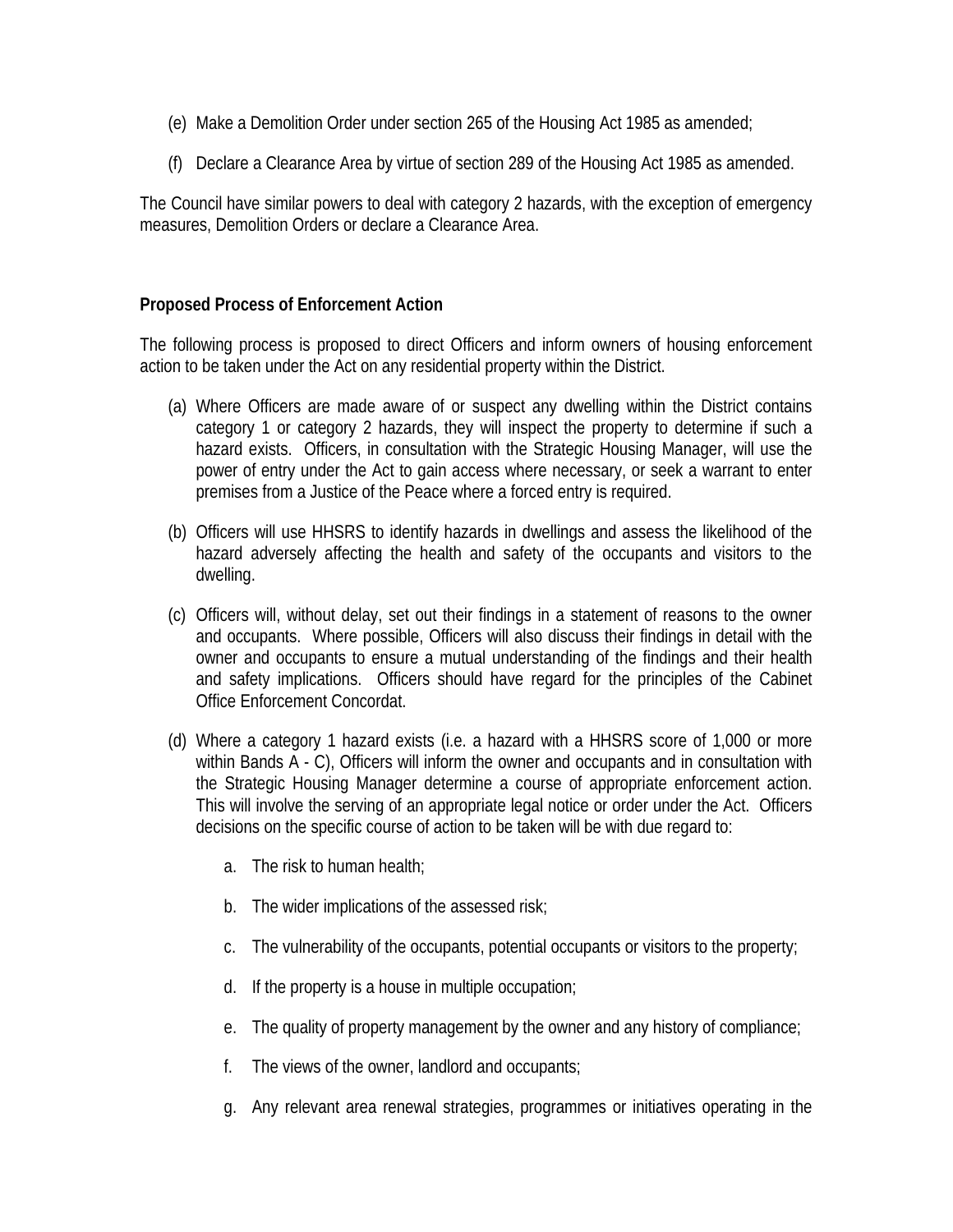location of the dwelling;

- h. Latest best practice that reflects current case law;
- i. Relevant guidance from the DCLG.
- (e) Where a category 2 hazard exists (i.e. a hazard with a HHSRS score of 999 or less) with a point score within Bands D and E, Officers will inform the owner and occupants and in consultation with the Strategic Housing Manager determine an appropriate course of action under the Act. Where less serious category 2 hazards in Bands F-J exist, Officers may use powers under the Act to deal with the hazard. The Officers decision on the specific course of action to be taken will be with due regard to –
	- j. The risk to human health and any wider implications of this risk.
	- k. The appropriateness and cost of the action against the risk.
	- l. The vulnerability of the occupants, potential occupants or visitors to the property.
	- m. The risk of possible eviction by the landlord.
	- n. If the property is a house in multiple occupation.
	- o. The quality of property management by the owner and any history of compliance.
	- p. The views of the owner, landlord and occupants.
	- q. Any relevant area renewal strategies, programmes or initiatives operating in the location of the dwelling;
	- r. Latest best practice that reflects current case law;
	- s. Relevant guidance from the DCLG.
- (f) Where multiple category 2 hazards exist with a cumulative HHSRS score above 999 (Band A-C), Officers will pursue appropriate enforcement action under the Act. Where multiple category 2 hazards exist with a cumulative HHSRS score 999 or below but scores within Bands D and E, Officers will use appropriate powers under the Act to deal with the hazard. Where less serious multiple category 2 hazards cumulative score is within Bands F-J, Officers may use powers under the Act to deal with the hazard. In each circumstance, Officers will have regard for the issues relevant for consideration to category 2 hazards.
- (g) Officers will consult with the Staffordshire Fire & Rescue Service if there is a fire hazard within a HMO or in the common parts of a building containing flats.
- (h) Officers, in consultation with the Strategic Housing Manager, will serve appropriate legal notices or orders under the Act on owners in the prescribed form.
- (i) The Council will only undertake works in default to deal with a category 1 hazard where an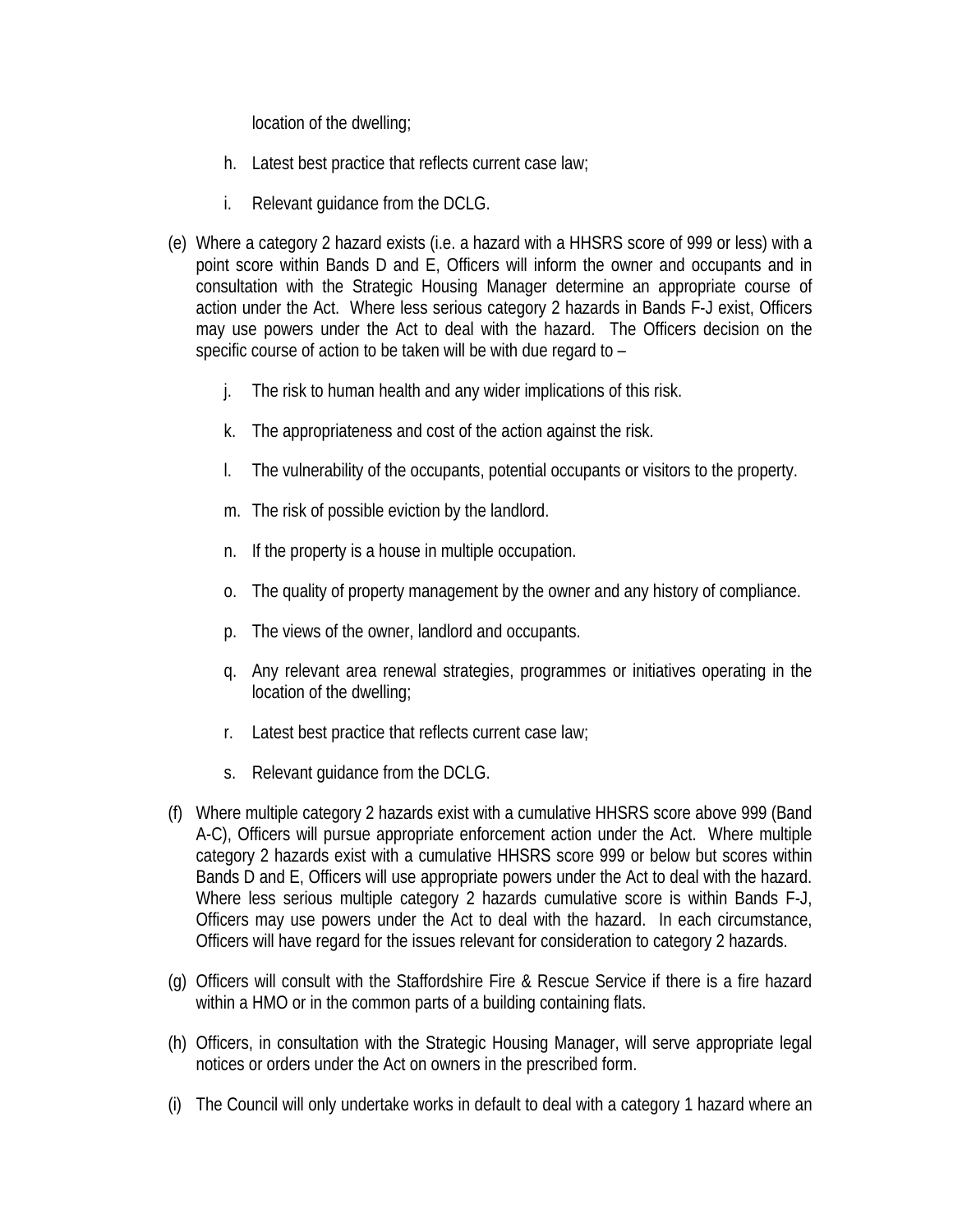owner is in agreement and not in a position to carry out the works or arrange for the works to be done, perhaps for financial reasons. The Council will only carry out works in default to a category 1 hazard without agreement where no reasonable progress has been made or is likely to be made to comply with the notice.

- (j) Empty residential dwellings will be treated in the same way as if they were occupied, as HHSRS score is based on the most vulnerable potential occupant, although enforcement will be appropriate to the likelihood of occupation and emergency enforcement measures would only be taken in exceptional circumstances.
- (k) Owners served with legal notices and orders under the Act can appeal to a Residential Property Tribunal within the relevant statutory period.

### **2) Charging for Enforcement Work**

Section 49 of the Act enables the Council to make a reasonable charge to owners as a means of recovering expenses incurred in inspecting the property, consideration of any action to be taken and the serving the legal notices and orders. The current minimum charge for such enforcement work is £63.00, as set out within the Council's Fees & Charges Book 2006-07. This is increased annually to reflect increasing staffing costs. Additional charges are established through staff time recording and will be reasonable, reflect the amount of work involved and be justified in writing to the owner.

The Council will seek to recover all reasonable costs of inspection, professional consideration of a case, the serving of legal notices & orders, and building works incurred in undertaking any work in default.

#### **3) HMO licensing**

Under the Act, the Council now has a duty to introduce a licensing scheme for certain categories of HMO. It is proposed that Officers will commence a licensing scheme and licence high risk HMOs in line with the Act. On the basis of current knowledge, the District does not possess many high risk HMOs. It is likely that possibly 4 properties are known to require a licence – more may be found in the future.

The following table sets out an assessment of fees for the Council to charge to cover the reasonable cost of work to licence high risk HMOs. They are based on the 2006-07 hourly rates for the appropriate officers within the Private Sector Housing Team undertaking this work and consistent with the approach taken by other Staffordshire Districts.

| Officer                                   | <b>Hours</b> | Rate   |
|-------------------------------------------|--------------|--------|
|                                           |              |        |
| <b>Environmental Health Officer (EHO)</b> |              | £16.70 |
| Initial assessment                        | 0.50         |        |
| Preparation / reading etc.                | 1.25         |        |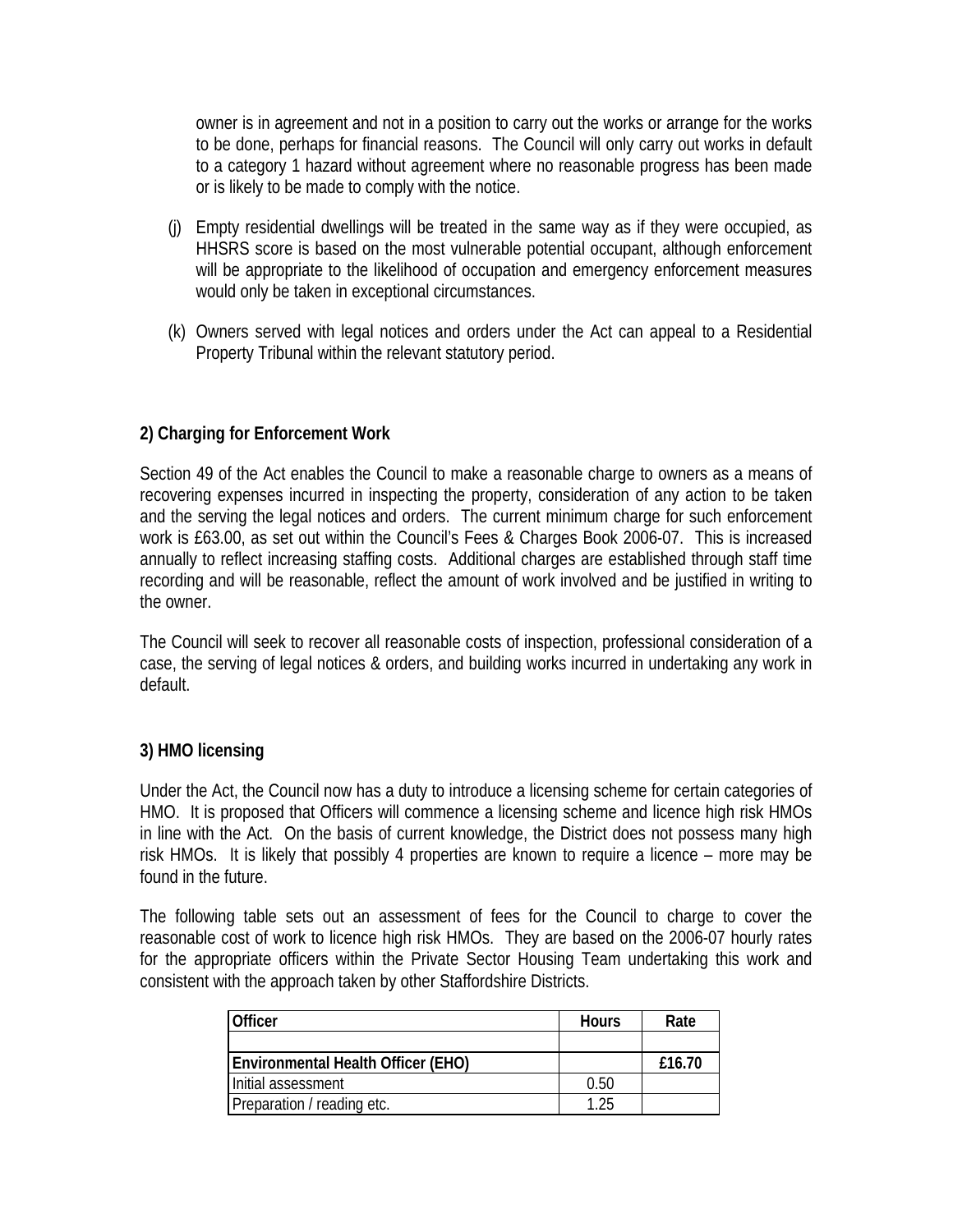| Consideration of the information and the case | 2.50         |         |
|-----------------------------------------------|--------------|---------|
| Decision                                      | 0.33         |         |
| Prepare licence in detail                     | 0.75         |         |
| Communication with owner                      | 2.00         |         |
| Fire officer negotiation                      | 0.75         |         |
| Housing advice negotiation                    | 0.50         |         |
| Visit property                                | 2.00         |         |
| Discussion with tenants                       | 1.50         |         |
| Consider plans / layouts, facilities etc.     | 2.25         |         |
| Specification of works                        | 2.00         |         |
| Postage / general admin expenses              |              | £15.00  |
| Sub-total                                     | 16.33        | £287.71 |
|                                               |              |         |
| <b>Technical Officer (TO)</b>                 |              | £16.70  |
| Assist EHO on enquiries                       | 1.50         |         |
| Preparation                                   | 1.00         |         |
| Communication with owner / agents / tenants   | 1.00         |         |
| Sub-total                                     | 3.50         | £58.45  |
| Admin                                         |              | £9.43   |
| Land charge / Police check information checks | 1.50         |         |
| Prepare documents                             | 0.60         |         |
| Detailed checks                               | 0.50         |         |
| Support to EHO / TO                           | 1.25         |         |
| Sub-total                                     | 3.85         | £36.31  |
|                                               |              |         |
|                                               | <b>TOTAL</b> | £382.47 |

On the basis of these costs, it is recommended that £380 is charged per licensed HMO in 2006-07 and that this is subsequently increased in line with staffing costs on an annual basis and set out within the Council's Fees & Charges Book. This level of fees is in line with other Staffordshire Districts.

## **4) Empty Dwelling Management Orders**

The Act provides a new legislative tool for Local Authorities to tackle long-term (over 6 months) privately owned empty properties, called Empty Dwelling Management Orders (EDMOs). In the current climate of a growing demand for housing and higher levels of homelessness, the need to secure occupation of empty homes increases. Empty homes can also have a significant impact on a community as they attract vandalism and other anti-social behaviour, such as arson.

Much speculation has appeared in the national press concerning these new powers, and as such the Private Sector Housing Team has received a number of calls from residents concerned about inherited empty properties. EDMOs do offer the Council the power to intervene in the management and maintenance of long-term empty private properties in order to bring them back into occupation,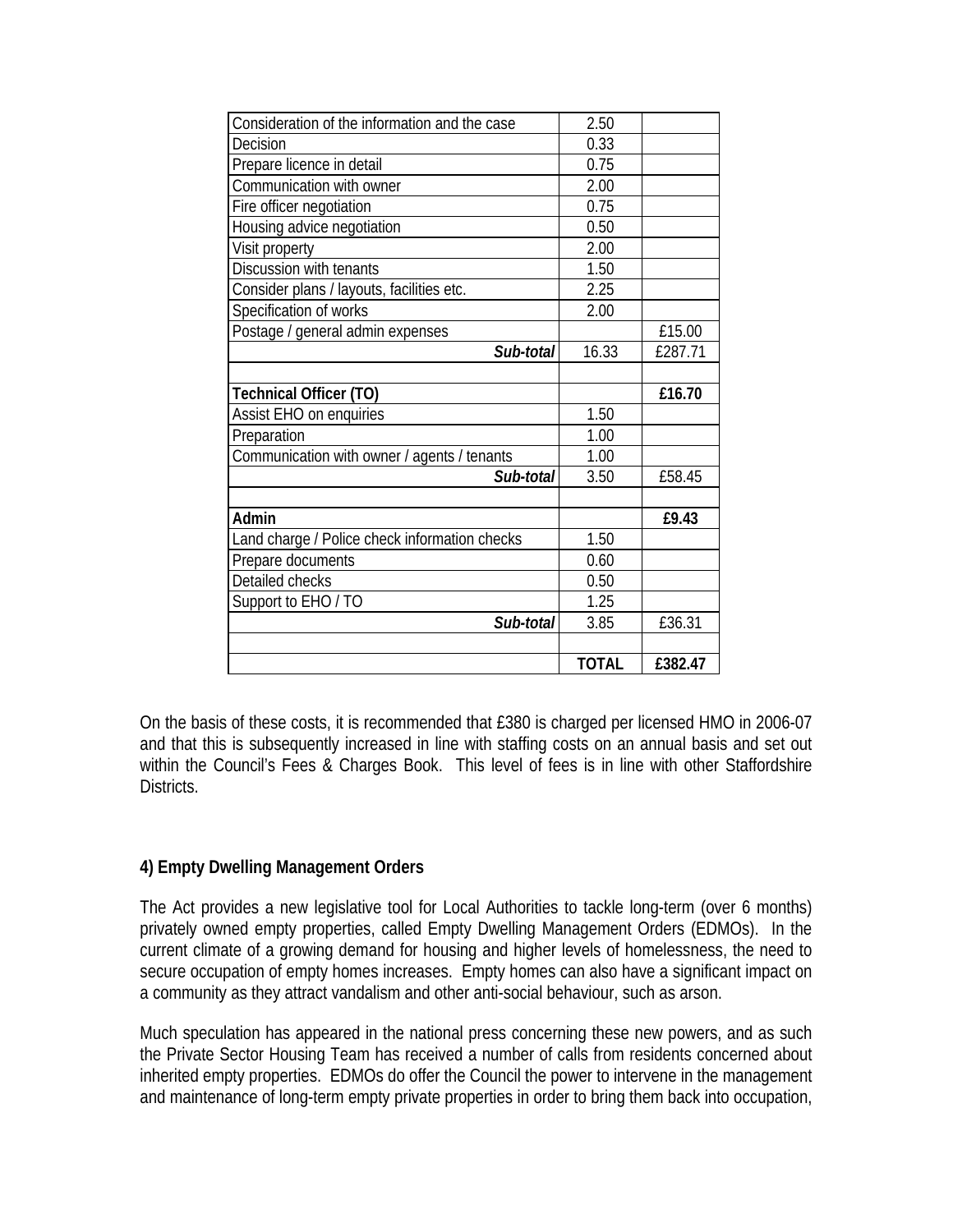but this is only after significant and comprehensive support and assistance has been unsuccessful, and the owner has had many opportunities to return the property to use and has failed to do so. Officers would only seek the use of an EDMO in exceptional circumstances and as a last resort. The Council cannot make an EDMO without first seeking authorisation from a Residential Property Tribunal, which will scrutinise the application and ensure it complies with qualifying criteria set out within Section 134 of the Act.

There are two types of EDMOs. Interim EDMOs allows the Council to let out the property with the consent of the owner, whilst a final EDMO allows the same but without the owners consent.

At the 1st April 2006, there were 506 properties within the District that had been empty for more than 6 months. Of these, the majority are unlikely to be ones where action using an EDMO would be appropriate as some are empty as a result of probate or other legal situation with families or are in the process of improvement or repair; others are the subject of redevelopment proposals. The remainder, with informal intervention by Officers will frequently be brought back into use. There are clear guidelines as to how Local Authorities should tackle the question of empty properties with owners to enhance the prospect of bring them back into use. The EDMO is the last resort action where all other avenues have been investigated. It is therefore recommended that prior approval be sought from the Chief Executive in consultation with the Cabinet Member for Social Inclusion & Housing before the Council seeks authorisation from a Residential Property Tribunal to make an interim or final EDMO in respect to a property.

The current minimum charge for enforcement work of £63.00 would be recovered along with all reasonable costs incurred by the Council through inspection, professional consideration of a case, the serving of legal notices & orders, and any building works undertaken. These would be established through staff time recording and will be reasonable, reflect the amount of work involved and be justified in writing to the owner.

#### **Section 3**

#### **Contribution to CHASE**

The pursuit of assistance and enforcement would contribute to CHASE objectives as follows.

- (a) Health The enforcement proposals contained within this report will reduce the risk to public health from hazards within the home.
- (b) Social Inclusion & Housing These measures will improve the condition of the Districts private homes.
- (c) Environment The overall effect of improving homes contributes to a clean, safe and sustainable environment.

#### **Section 4**

#### **Section 17 (Crime Prevention) Implications**

Prevention of entry by intruders is one of the hazards within the Act that Officers will consider whilst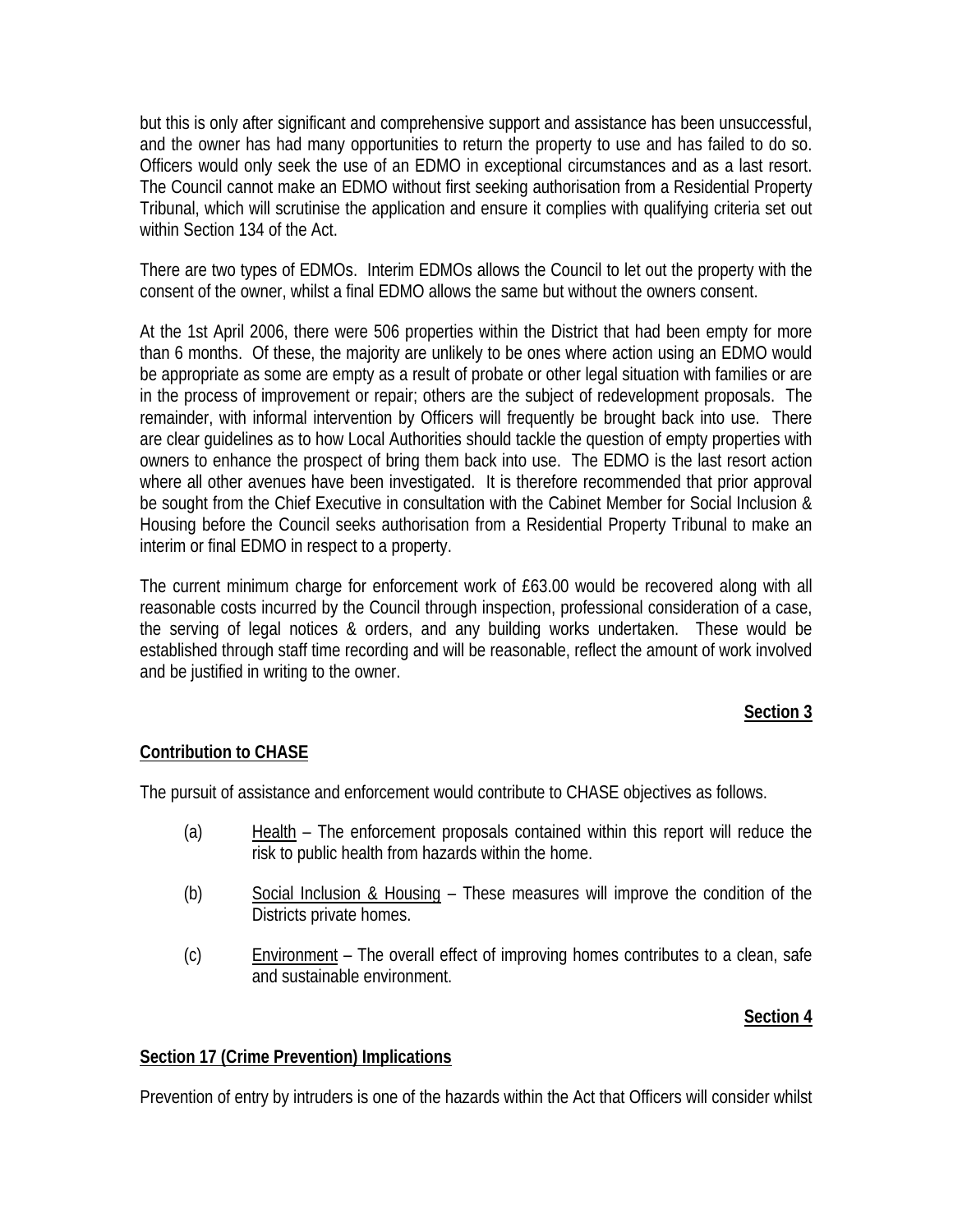undertaking a HHSRS inspection.

Empty homes can have a significant impact on a community as they attract vandalism and other anti-social behaviour, such as arson. Applying for an EDMO can reduce such crime.

### **Section 5**

### **Human Rights Act Implications**

Issuing a statement of reasons is to ensure that the enforcement provisions of Part 1 do not give rise to disproportionate interference with Article 8 of the European Convention on Human Rights respect for private and family life, and also with Article 6 and Article 1 of the First Protocol - the right to a fair hearing, and protection of property.

#### **Section 6**

### **Data Protection Act Implications**

By virtue of section 237 of the Act, the Council may obtain information held on Council Tax and Housing Benefit records in respect to enforcement action under the Act.

## **Section 7**

#### **Risk Management Implications**

The Council has a statutory duty to undertake the enforcement action proposed within this report. Failure to do so would open the Council up to potential prosecution and the Council would be liable for the cost of damages.

There is significant health and safety risks to people if the Council do not undertake the enforcement action set out within this report.

The Strategic Housing Manager will determine any enforcement action proposed by Officers to ensure they are appropriate and in line with Council policy.

#### **Section 8**

#### **Legal Implications**

The Housing Act 2004 brings about a new kind of enforcement action for dealing with the new system for assessing housing conditions. The purpose of the Housing Health & Safety Rating System is not to set a standard but to generate objective information in order to determine and inform enforcement decisions.

The Act imposes a general duty on the Council to take appropriate action in relation to a Category 1 hazard and when doing so take the most appropriate course of action having regard to any guidance, which is available. Similar powers are available to it when dealing with Category 2 hazards however, the extent of its enforcement powers are reduced.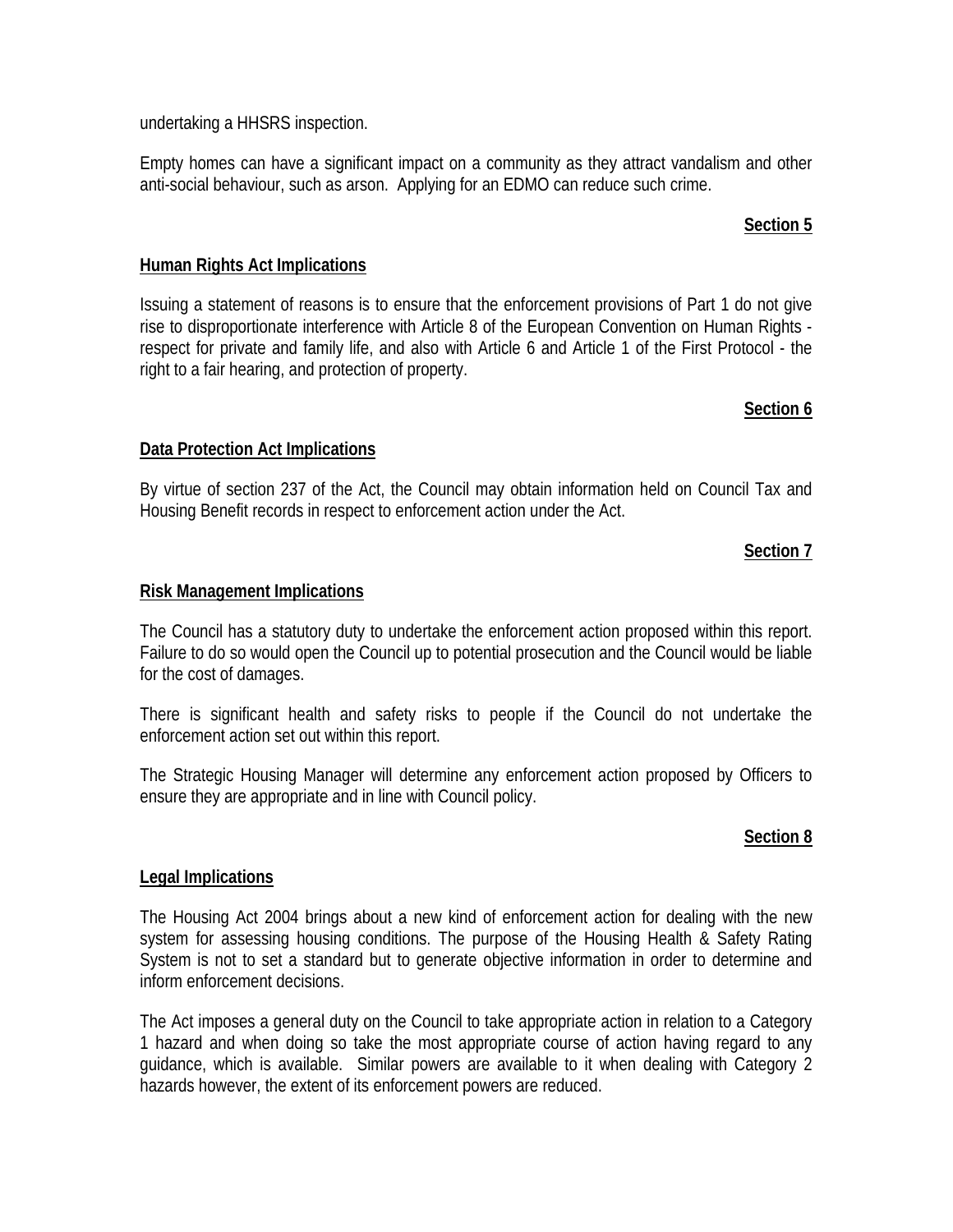Section 8 imposes a duty on the Council to prepare a statement of reasons for its decision to take enforcement action. The statement should include an explanation as to why a particular course of action was taken rather than any of the other courses that were available.

The rationale behind Section 8 is to ensure that the enforcement provisions of Part 1 do not give rise to disproportionate interference with Article 8 of the European Convention on Human Rights respect for private and family life, and also with Article 6 and Article 1 of the First Protocol - the right to a fair hearing, and protection of property.

Sections 49 and 50 provide powers for the Council to charge, and to recover charges, incurred in respect of certain enforcement powers and duties exercised under Part 1, namely Enforcement of Housing Standards. These provisions re-enact with modifications sections 87 and 88 of the Housing Grants, Construction and Regeneration Act 1996, which are repealed by Schedule 16 to this Act.

Section 55 sets out the scope of the licensing provisions under Part 2 and the general duties on the Council in relation to its licensing functions. The section provides that Councils are required to license the types of Houses in Multiple Occupation prescribed in the Order, which is initially to be those of 3 storeys and above occupied by at least 5 persons who constitute more than one household.

Under section 55(5), the Council has a duty to promote the implementation of licensing; to ensure that it deals with licensing applications promptly and satisfy itself that no Part 1 functions remain to be discharged in respect of licensed House in Multiple Occupation as soon as possible and in any case within 5 years of the first application for a licence.

Section 138 of the Act sets out the rights of third parties to apply to a Residential Property Tribunal for an order requiring the Council to pay compensation for interference with their rights in respect of the dwelling on which an interim Empty Dwelling Management Order is made. In addition, third parties may also request the Council pays compensation for interference with their rights in respect of the dwelling on which a final Empty Dwelling Management Order is made.

Should the Council fail to discharge its duties under this Act it could be challenged and become liable in damages.

#### **Section 9**

#### **Financial Implications**

Parts1, 2 & 4 of the Act provide duties and powers for Local Authorities to enforce Housing Health & Safety Standards (Part 1), Housing in Multiple Occupation Licensing (Part 2) and Empty Dwelling Management Orders (Part 4).

The 2006-07 Fees and Charges Booklet already includes a charge for Parts 1 and 4 being a minimum charge of £63 plus additional reasonable charges being justified in writing to the owner.

Part 2 introduces a new charge for the enforcement of the duties and powers.